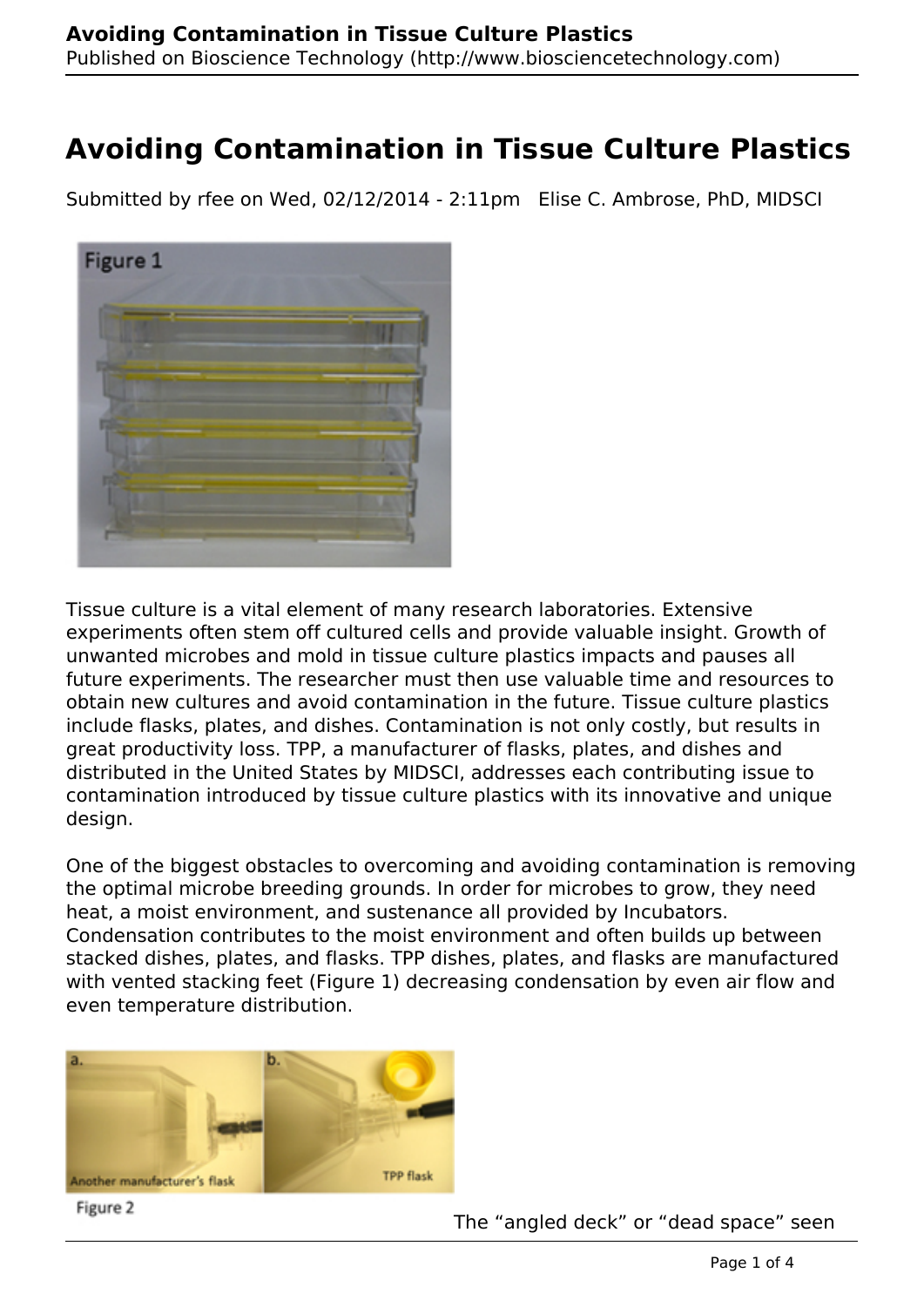Published on Bioscience Technology (http://www.biosciencetechnology.com)

in some flasks also contributes to microbe and mold growth (Figure 2a). When flasks are moved, media sloshes up onto the "angled deck" providing an ideal breeding ground for microbes and mold. The "angled deck" or "dead space" provides yet another disadvantage: the pipette shaft must go into the neck of the flask to add reagents reach the media (Figure 2b). Contamination can result from the introduction the shaft to the neck of the flask. The flat growth surface to the neck of the flask and 100% useable space of TPP flasks requires only the sterile pipette tip to enter the flask for small liquid additions. The flask's design overcomes obstacles the "angled deck" presents and aids in contamination prevention.



The vented or filtered cap on a flask

prevents contamination and allows for varying amounts of air to enter. However, caps only provide a contamination barrier when used and secured properly. Caps can be easily secured improperly, slightly skewed when turned on the neck of the flask. Caps are meant to provide a barrier to outside microbes, effectively sealing microbes out of the flask environment. When a cap of a flask is askew the seal is not intact, allowing microbes within the incubator environment to enter the flask. TPP's raised ridge area cap ensures proper securing correctly by lining up the ridges. Additionally, the vented caps have audible clicks for proper cap securing (Figure 3).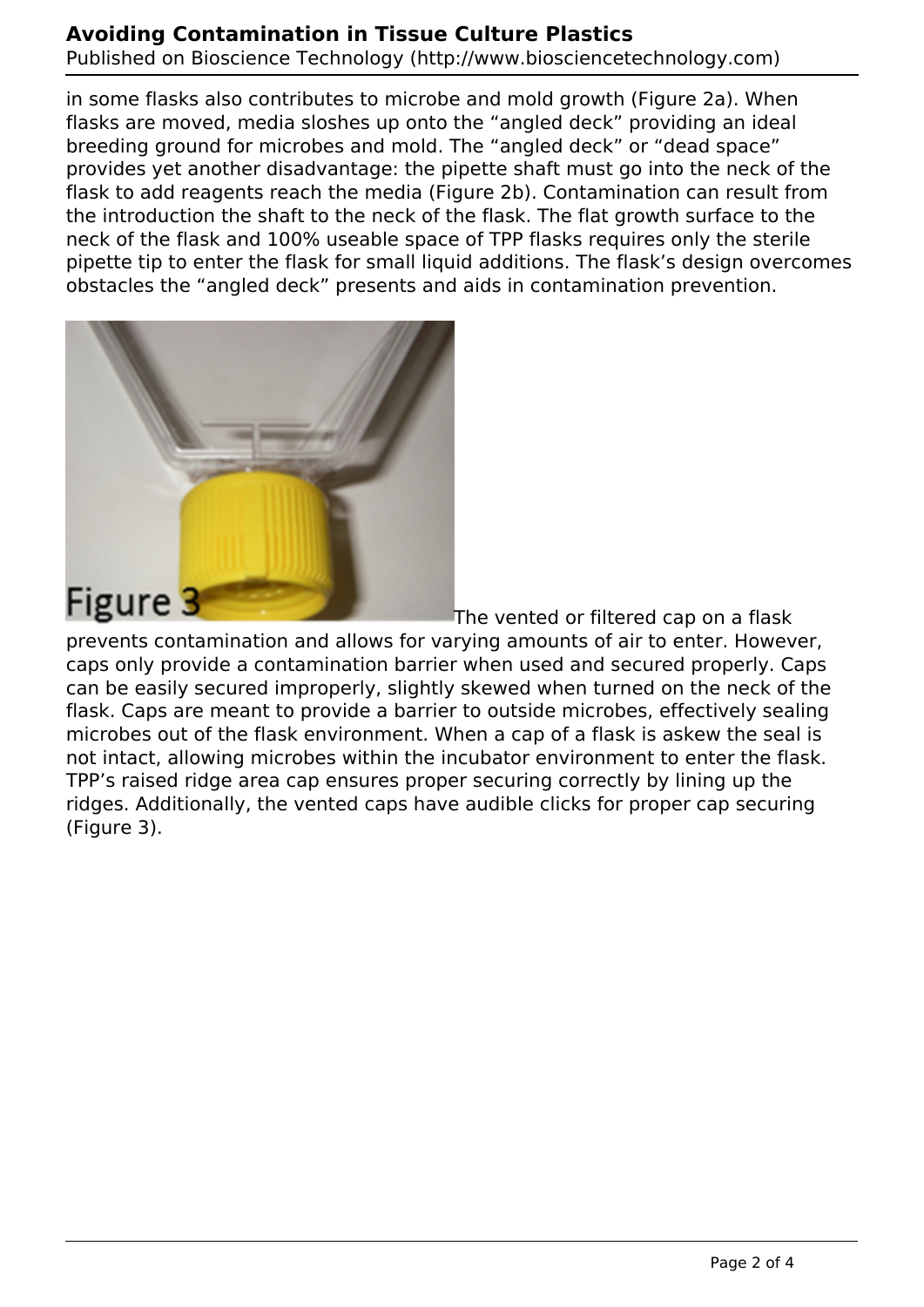Published on Bioscience Technology (http://www.biosciencetechnology.com)



Both suspension and adherent cells can be affected by contamination. TPP bioreactors (Figure 4) have sterile gas exchange through the 0. 22µm filter membrane and provide the ideal environment for suspension cells. The five openings of different size within the cap allow for varying levels of gas permeability. The bioreactor, available in 15, 50, and 600 mLs, can be centrifuged directly without transferring, preventing possible introduction of microbes and saving valuable research time.

TPP improves productivity within a lab not only due to the decreased threat of contamination, but also due to the reproducibility of experiments. The even temperature distribution provided by TPP, due in part to the "feet" on the bottom of the flask, is crucial in maintaining reproducibility across wells of a plate. By allowing for proper air flow between the plates and flasks, TPP also decreases evaporation in outside wells of plates, ensuring each well is undergoing the same conditions. TPP saves time and money through its innovative features that decrease contamination and ensure each well is subjected to the same temperature, even when stacked.

#### **Source URL (retrieved on** *09/05/2014 - 9:44am***):**

[http://www.biosciencetechnology.com/white-papers/2014/02/avoiding-](http://www.biosciencetechnology.com/white-papers/2014/02/avoiding-contamination-tissue-culture-plastics?type=cta)